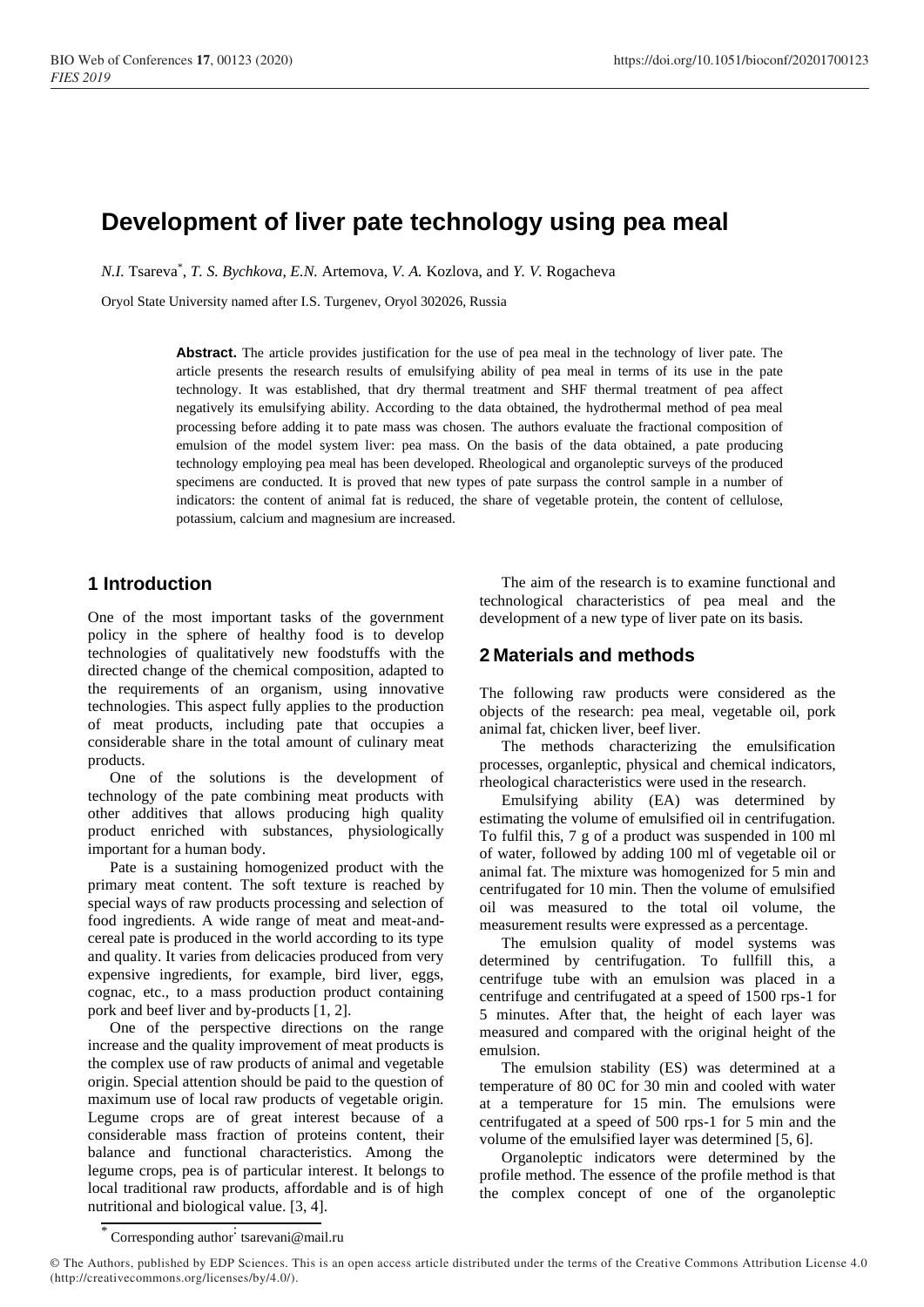properties (taste, flavour, texture, etc.) is presented in the form of a set of simple components that are evaluated by the examiners on the quality, intensity and order of manifestation.

To determine the rheological indicators of pate the method ST-2-02 for structuremeter was used based on determining the effort of loading on «Bloom» indenter when immersing it in the prepared sample of gelatin to a depth of 4 mm at a speed of (immersion) 1.0 mm/s after the effort of touch 7 g. The obtained maximum magnitude of a loading force in g is interpreted as "Bloom strength" of the gel ("Bloom" method).

#### **3 Results and discussion**

Meal was subjected to various temperature effects – SHF thermal treatment and dry thermal treatment, in order to decide whether to add it to the product and to develop the production technology. The analysis of the research results shows that pea meal has high emulsifying ability, in all the processing methods emulsifying ability exceeds 80 %.

**Table 1.** The effect of pea meal processing method on emulsifying properties

| Type of fat | Unprocessed            | SHF thermal  | Dry thermal  |
|-------------|------------------------|--------------|--------------|
|             | meal                   | treatment    | treat-ment   |
|             | Emulsifying ability, % |              |              |
| Vegetable   |                        |              |              |
| oil         | $99 \pm 0.5$           | $89 \pm 0.4$ | $84\pm0.7$   |
| Animal fat  | $92 \pm 0.5$           | $83 \pm 0.4$ | $81 \pm 0.6$ |
|             | Emulsion stability, %  |              |              |
| Vegetable   |                        |              |              |
| oil         | $95 \pm 0.5$           | $73 \pm 0.5$ | $68 \pm 0.6$ |
| Animal fat  | $86 \pm 0.3$           | $70 \pm 0.3$ | $65 \pm 0.4$ |

It is noted that when vegetable oil is used as a base oil, unprocessed pea meal has the highest emulsifying ability, that is 99 %, that presupposes that almost all the amount of oil added is emulsified. After meal has been subjected to heat treatment emulsifying ability is reduced. It should be noted that animal fat is emulsified worse than vegetable oil, which is probably due to its structure. The emulsion stability as well as the emulsifying ability depends on the method of meal processing. And the higher the thermal effect, the worse the emulsion stability.

Thus, it was found that for preparation of pate and production of stable emulsion products, pea meal should not be precured. However, it is impractical to add meal in the dry state, meal is subjected to hydromechanical treatment in the process of cooking, therefore, the study of a model systems pea meal : water was of great interest.

Pea meal was cooked in water for 5 minutes with constant stirring, preventing the formation of lumps, the mass obtained was cooled to a temperature of 22–24 °C and was used to determine the emulsifying properties according to the standard procedure.

A system with a ratio of 1:3 possesses the best hydromodule, while the dry matter content is 33 %,

which corresponds to the dry matter content in the raw product replaced by the formulation. The system with hydromodule 1:2, despite of the fact that it has high EA and ES, is very consistent, dry matter content is more than 50 %.



**Fig. 1.** The influence of a hydromodule on emulsifying ability of the model systems pea meal : water.



**Fig. 2.** The effect of a hydromodule on emulsion stability of the model systems pea meal : water.

As the formulation of a pate contains raw meat, the study of the emulsifying ability of the liver and pea meal mixture was of great interest. Pea meal is added in the form of mass boiled to a dry matter content of 33–35 %.

Model systems liver : pea mass were prepared by mixing the components with an interval of 10 %. Chicken and beef liver were used as meat raw products.

All the model systems were characterized by good emulsifying properties, the released oil on the surface of the tubes was not observed. Therefore, to estimate the quality of emulsions given, their fractional composition was evaluated [7–9].



**Fig. 3.** The evaluation of fractional composition of emulsions with vegetable oil of model systems chicken liver : pea mass.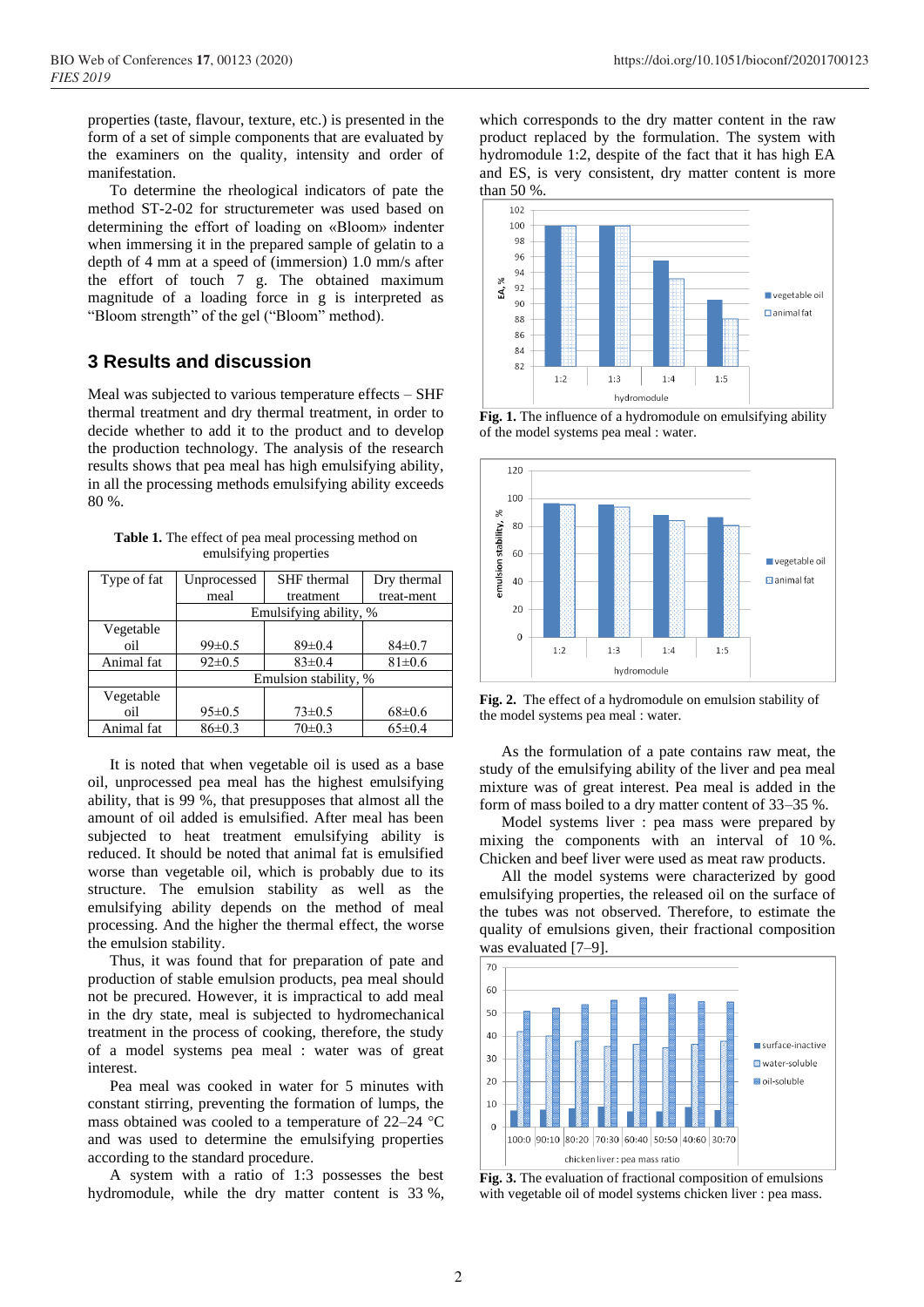

**Fig. 4.** The evaluation of fractional composition of emulsions with vegetable oil of model systems beef liver : pea mass.



**Fig. 5.** The evaluation of fractional composition of emulsions with animal fat of model systems chicken liver : pea mass.



**Fig. 6.** The evaluation of fractional composition of emulsions with animal fat of model systems beef liver : pea mass.

According to the results of the studies, it was found that systems containing pea 40–50 wt % for chicken liver and 40–60 wt % for systems with beef liver were more stable.

For the development of a pate containing pea meal, the liver was replaced with pea meal in order to preserve the mass fraction of protein in it, to improve food product texture, reduce caloric content and to enrich with vegetable additives. When determining the rate of the meal added, the content of dry substances both in the liver and in the pea meal, which was used instead of the liver, was taken into account.

The rate of pea meal added was taken from the calculation of the preservation of the total amount of dry

substances in the developed samples compared to the control sample.

On the basis of studies of emulsifying abilities of model systems liver : pea mass, the recipes of pate were developed with the replacement of liver with pea mass in the amount of 30 and 50 %.

The amount of meal for cooking pea mass was calculated on the basis that when boiling, the weight fraction of dry substances in the pea mass will be 34–37 %.

To cook the pate, pea meal is boiled in water to thick mass (dry substances content is 34-37%) and is added at the stage of kneading of all the components according to the traditional technology of cooking pate from liver.

The results of organoleptic evaluation of pate from chicken liver show that the developed pate for all the indicators does not differ from the traditional pate, except for the indicator "taste", in the evaluation of which there is less bitterness of the native taste of liver.

Similar properties of this indicator are observed in pate from beef liver, the colour of samples with the addition of pea is lighter.

For a more complete study of the indicators "Texture" and "Taste and flavour", which are of priority for the consumer, the profile method of evaluation was used [10–12]. Diagrams of texture and taste and flavour evaluation are presented in figures 7–8.



b)

**Fig. 7.** Profilograms of tasting evaluation of the pate texture: a) from chicken liver; b) from beef liver.

From assessment of profilograms of organoleptic evaluation, it can be noted that the developed pate produced from pea meal is not inferior, and in some respects superior of the control samples.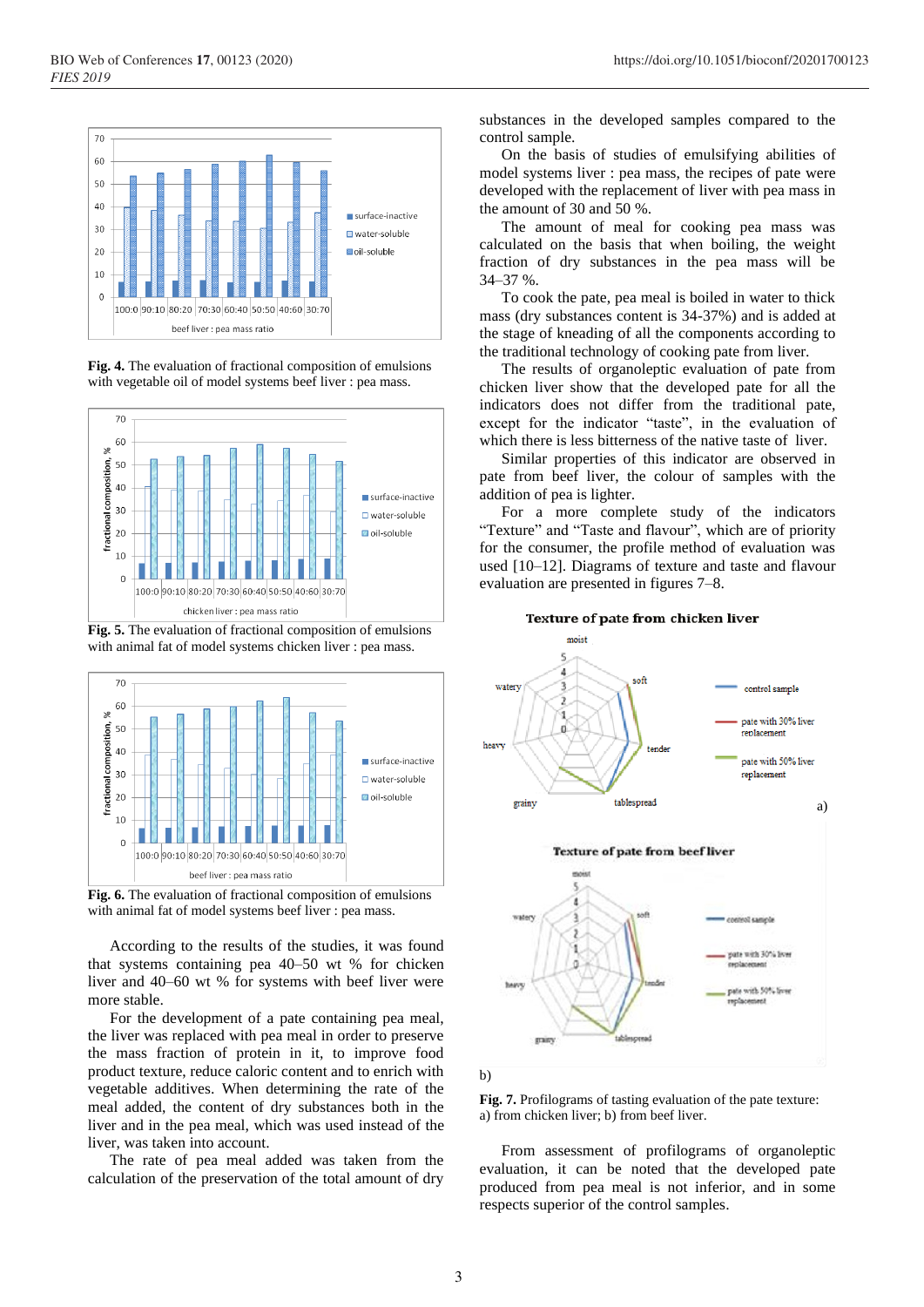Accordingly, it has a softer texture, does not have foreign off-flavours and flavours, including pea taste. It has a grainy texture thanks to including bulb onion and carrot in the formulation.

Taste and flavour of pate from chicken liver

liver hittemess control foreign off-flavou 3 eat flavour sample and flavour 1 pate with 30% ö .<br>Kuran replaceme medium salty pate with 50% .<br>liver replacement pronounced flavor of additives and spices a)



**Fig. 8.** Profilograms of tasting evaluation of the pate taste: a) from chicken liver; b) from beef liver.

During the organoleptic evaluation, the tasters noted an improvement of the tablespread of the pate experimental samples in comparison with the control sample. The developed pate due to the addition of pea meal have a less pronounced bitter taste of the liver. Moreover, pate produced from chicken liver has a more soft texture compared to pate from beef liver, and in terms of "Taste and flavour", on the contrary, pate from beef liver is superior to the chicken one due to the properties of the liver itself.

For all other indicators (appearance, section view) the experimental samples have equivalent values.

The analysis of the rheological evaluation results of chicken liver pate showed that with the increase of exposure time on the product, the deformation increases in direct proportion to the time for all types of pate, while the deformation rate is directly proportional to the time of immersion.

However, the loading force is different for the control sample and for the pate with pea meal. Thus, when the indenter is immersed to a depth of 4 mm, this indicator is 111.8, 60.0 and 56.5 g for the control samle and for samples with replacement of 30 and 50 %, respectively. This indicator decreases with the increase in the mass fraction of meal in pate, which indicates a softer texture and increased tenderness of pate with pea meal in comparison with the control sample.

When analyzing the measurement results of rheological properties of pate from beef liver using the device called "structuremeter", one can note the same patterns as in the study of rheological properties of pate produced from the chicken liver. Namely, the deformation increases with increasing time of exposure of the indenter on the product, and the smaller the loading force, the greater the deformation and the time of immersion. For example, at a deformation of 4 mm the loading force is 125.3, 92.4 and 75.6 g.



**Fig. 9.** The change of loading force on the indenter depending on the depth of penetration into chicken liver pate.



**Fig. 10.** The change of loading force on the indenter depending on the depth of penetration into beef liver pate.

Accordingly, the developed pate with pea meal has a softer texture than the traditional one, whereas chicken liver pate has a less heavy texture than beef liver one [13–17].

The analysis of the results of nuitrition and energy value showed that in many respects the developed pate with pea meal is not inferior, and in some cases, surpasses the control samples.

There is a decrease in the fat content in all the samples – by 19 % with 30 % replacement and by 32 % for pate with pea meal, the content of which is 50 %.

The fiber content increases 8.8 times for all the types of pate with pea content of 30 %, and 14.4 times for all the types of pate when replacing the liver by 50 %.

There is an increase in the content of potassium, calcium and magnesium.

Replacing the liver with pea meal allows reducing the content of animal protein in the final product and increasing the content of vegetable protein, the deficiency of which is a frequent phemomenon.